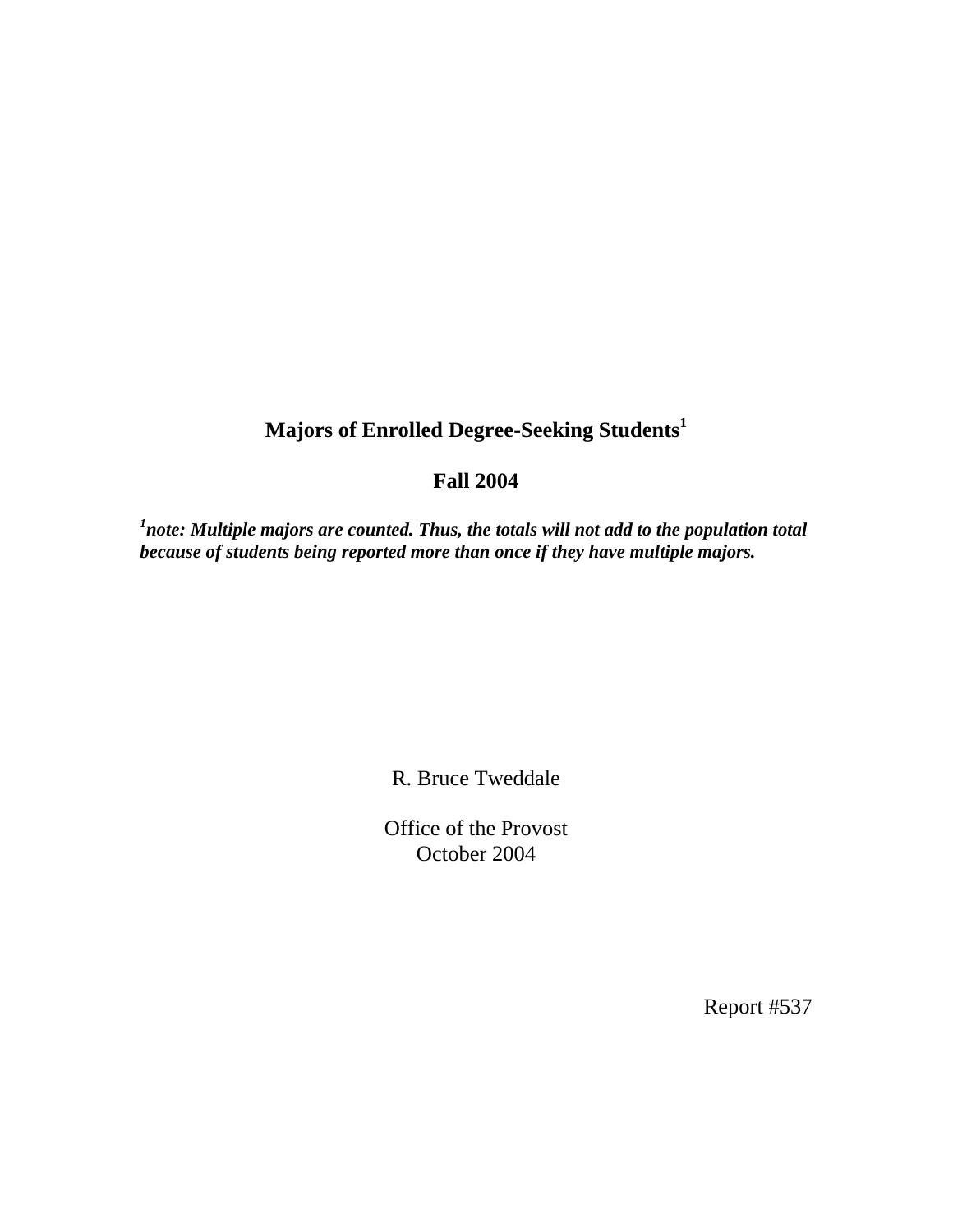| <b>Major</b>                        | Fr             | So             | Jr             | <b>Sr</b>      | <b>Total</b> |
|-------------------------------------|----------------|----------------|----------------|----------------|--------------|
| <b>ACCOUNTING</b>                   | 16             | 14             | 115            | 198            | 343          |
| ADVERTISING/PUBLIC REL              | 33             | 103            | 127            | 150            | 413          |
| <b>ANTHROPOLOGY</b>                 | $\overline{4}$ | 19             | 18             | 30             | 71           |
| <b>ART</b>                          | 80             | 63             | 59             | 150            | 352          |
| <b>ATHLETIC TRAINING</b>            | $\theta$       | 8              | 6              | 6              | 20           |
| <b>BEHAVIORAL SCIENCE</b>           | $\overline{7}$ | 23             | 22             | 32             | 84           |
| <b>BIOLOGY</b>                      | 87             | 147            | 92             | 174            | 500          |
| <b>BIO-MEDICAL SCIENCE</b>          | 72             | 162            | 92             | 140            | 466          |
| <b>BIOPSYCHOLOGY</b>                | 8              | $\overline{2}$ | $\overline{4}$ | 6              | 20           |
| <b>BROADCASTING</b>                 | 21             | 34             | 31             | 34             | 120          |
| <b>BUSINESS ECONOMICS</b>           | 1              | $\overline{0}$ | 35             | 58             | 94           |
| <b>BUSINESS GENERAL</b>             | 31             | 20             | 67             | 97             | 215          |
| <b>CELL &amp; MOLECULAR BIOLOGY</b> | $\overline{4}$ | 8              | 3              | $\overline{7}$ | 22           |
| <b>CHEMISTRY</b>                    | 23             | 28             | 18             | 39             | 108          |
| <b>CLASSICAL TRADITION, THE</b>     | 3              | 3              | 7              | 6              | 19           |
| <b>CLINICAL LAB SCIENCES</b>        | 1              | $\overline{7}$ | 6              | 8              | 22           |
| <b>COMMUNICATIONS</b>               | 30             | 59             | 62             | 75             | 226          |
| <b>COMPUTER SCIENCE</b>             | $\theta$       | 8              | 57             | 81             | 146          |
| <b>CRIMINAL JUSTICE</b>             | 60             | 158            | 176            | 199            | 593          |
| <b>DANCE</b>                        | $\overline{7}$ | 8              | 7              | $\overline{4}$ | 26           |
| <b>EARTH SCIENCE</b>                | 3              | $\mathbf{1}$   | 5              | 17             | 26           |
| <b>ECONOMICS</b>                    | $\overline{0}$ | $\overline{0}$ | $\overline{4}$ | 18             | 22           |
| <b>ENGINEERING</b>                  |                | 1              | 14             | 102            | 118          |
| <b>ENGLISH</b>                      | 76             | 169            | 233            | 564            | 1,042        |
| <b>FILM &amp; VIDEO</b>             | 55             | 76             | 59             | 93             | 283          |
| <b>FINANCE</b>                      | 6              | 3              | 114            | 252            | 375          |
| <b>FRENCH</b>                       | $\overline{2}$ | 8              | 7              | 19             | 36           |
| <b>GEOCHEMISTRY</b>                 | $\overline{0}$ | 1              | 1              | $\overline{2}$ | 4            |
| <b>GEOGRAPHY</b>                    |                | 3              | 17             | 24             | 45           |
| <b>GEOLOGY</b>                      | $\overline{2}$ | $\overline{7}$ | 14             | 12             | 35           |
| <b>GERMAN</b>                       | 3              | 7              | 3              | 16             | 29           |
| <b>GREEK</b>                        | 1              | $\overline{0}$ | $\overline{0}$ | 5              | 6            |
| HEALTH COMMUNICATIONS               | 6              | 14             | 15             | 22             | 57           |

## **Major by Class of Undergraduate Degree-Seeking Student Fall 2004**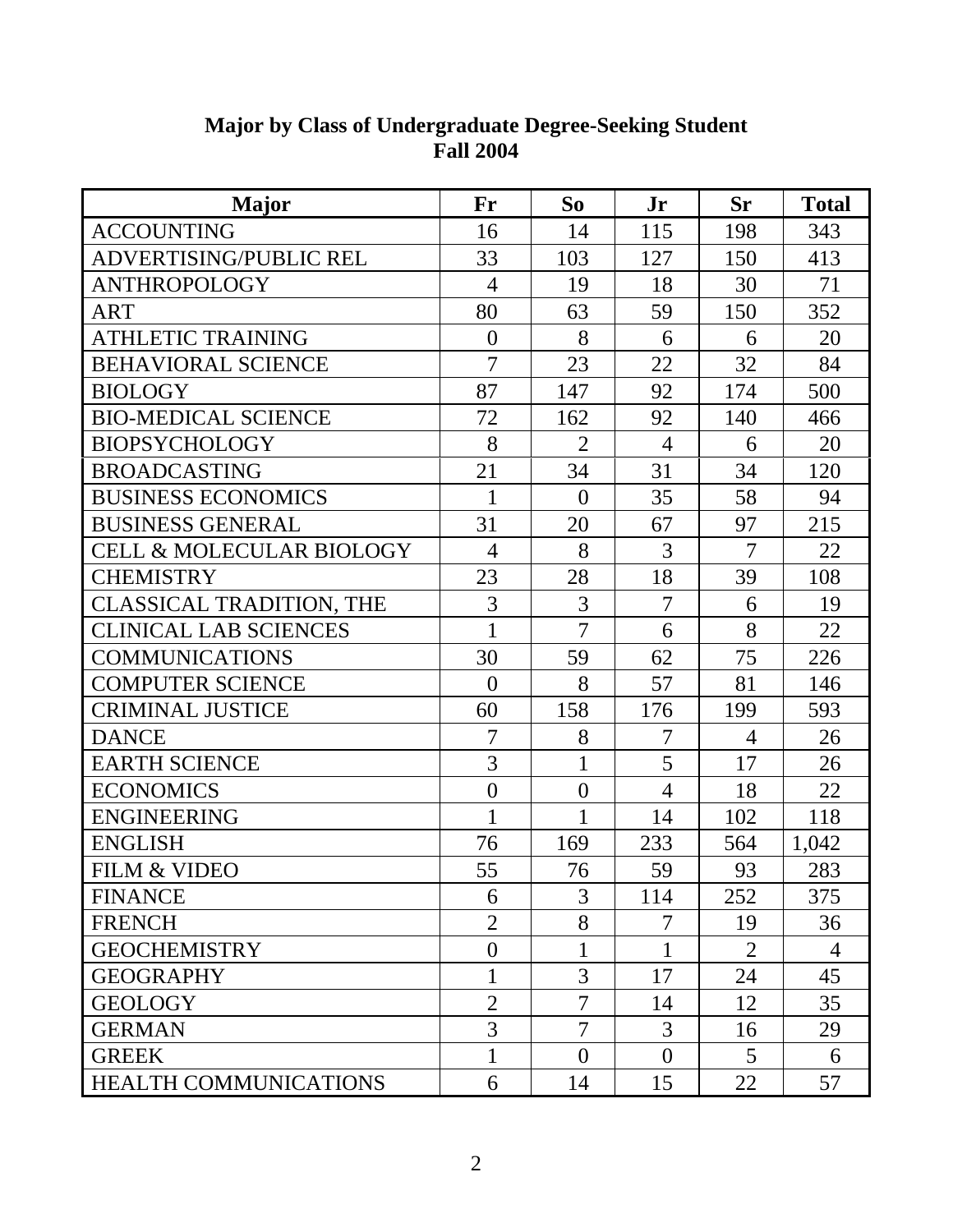| <b>Major</b>                      | Fr             | So             | Jr             | <b>Sr</b>      | <b>Total</b> |
|-----------------------------------|----------------|----------------|----------------|----------------|--------------|
| <b>HEALTH SCIENCE</b>             | 33             | 111            | 125            | 192            | 461          |
| <b>HISTORY</b>                    | 34             | 98             | 123            | 227            | 482          |
| HOSPITALITY/TOURISM MGT           | 10             | 77             | 94             | 68             | 249          |
| <b>INFORMATION SYSTEMS</b>        | $\theta$       | 3              | 17             | 51             | 71           |
| <b>INTEGRATED SCIENCE</b>         | 8              | 36             | 45             | 124            | 213          |
| <b>INTERNATIONAL BUSINESS</b>     | 10             | 5              | 25             | 55             | 95           |
| <b>INTERNATIONAL RELATIONS</b>    | 8              | 25             | 21             | 38             | 92           |
| <b>JOURNALISM</b>                 | 25             | 36             | 22             | 14             | 97           |
| <b>LATIN</b>                      | $\overline{0}$ | $\theta$       | $\overline{2}$ | 3              | 5            |
| <b>LEGAL STUDIES</b>              | 15             | 20             | 22             | 49             | 106          |
| <b>LIBERAL STUDIES</b>            | $\overline{2}$ | 20             | 32             | 55             | 109          |
| <b>MANAGEMENT</b>                 | 15             | 6              | 125            | 251            | 397          |
| <b>MARKETING</b>                  | 6              | 8              | 112            | 233            | 359          |
| <b>MATHEMATICS</b>                | 42             | 94             | 85             | 172            | 393          |
| <b>MEDICAL IMAGING/ RADIATION</b> | $\overline{0}$ | $\overline{0}$ | $\overline{2}$ | 11             | 13           |
| <b>MUSIC</b>                      | 32             | 35             | 27             | 52             | 146          |
| NATURAL RESOURCE MGT              | 8              | 19             | 33             | 33             | 93           |
| <b>NURSING</b>                    | 13             | 184            | 169            | 342            | 708          |
| <b>OCCUPATIONAL SAFETY</b>        | 1              | 5              | 10             | 30             | 46           |
| <b>PHILOSOPHY</b>                 | 6              | 11             | 13             | 38             | 68           |
| <b>PHOTOGRAPHY</b>                | 15             | 55             | 47             | 59             | 176          |
| PHYSICAL EDUCATION                | 30             | 92             | 133            | 211            | 466          |
| <b>PHYSICS</b>                    | 5              | 10             | 5              | 12             | 32           |
| POLITICAL SCIENCE                 | 19             | 52             | 58             | 77             | 206          |
| <b>PRE-BUSINESS</b>               | 350            | 545            | 209            | 46             | 1,150        |
| PRE-COMPUTER SCIENCE              | 34             | 67             | 23             | 12             | 136          |
| PRE-ENGINEERING                   | 211            | 147            | 90             | 59             | 507          |
| PRE-HEALTH                        | 126            | 17             | 6              | 1              | 150          |
| PRE-INFORMATION SYSTEMS           | 19             | 26             | 27             | 11             | 83           |
| PRE-LIBERAL STUDIES               | $\theta$       | $\theta$       | $\theta$       |                | 1            |
| PRE-MEDICAL IMAGING               | 17             | 14             | 6              | 5              | 42           |
| PRE-MED TECH                      | 94             | 5              | $\overline{2}$ | 5              | 106          |
| PRE-NURSING                       | 247            | 102            | 53             | 64             | 466          |
| PRE-NURSING RN                    | 1              | 10             | 13             | 14             | 38           |
| PRE-PHYSICAL THERAPY              | 69             | 53             | 13             | $\overline{2}$ | 137          |
| <b>PSYCHOLOGY</b>                 | 60             | 147            | 169            | 237            | 613          |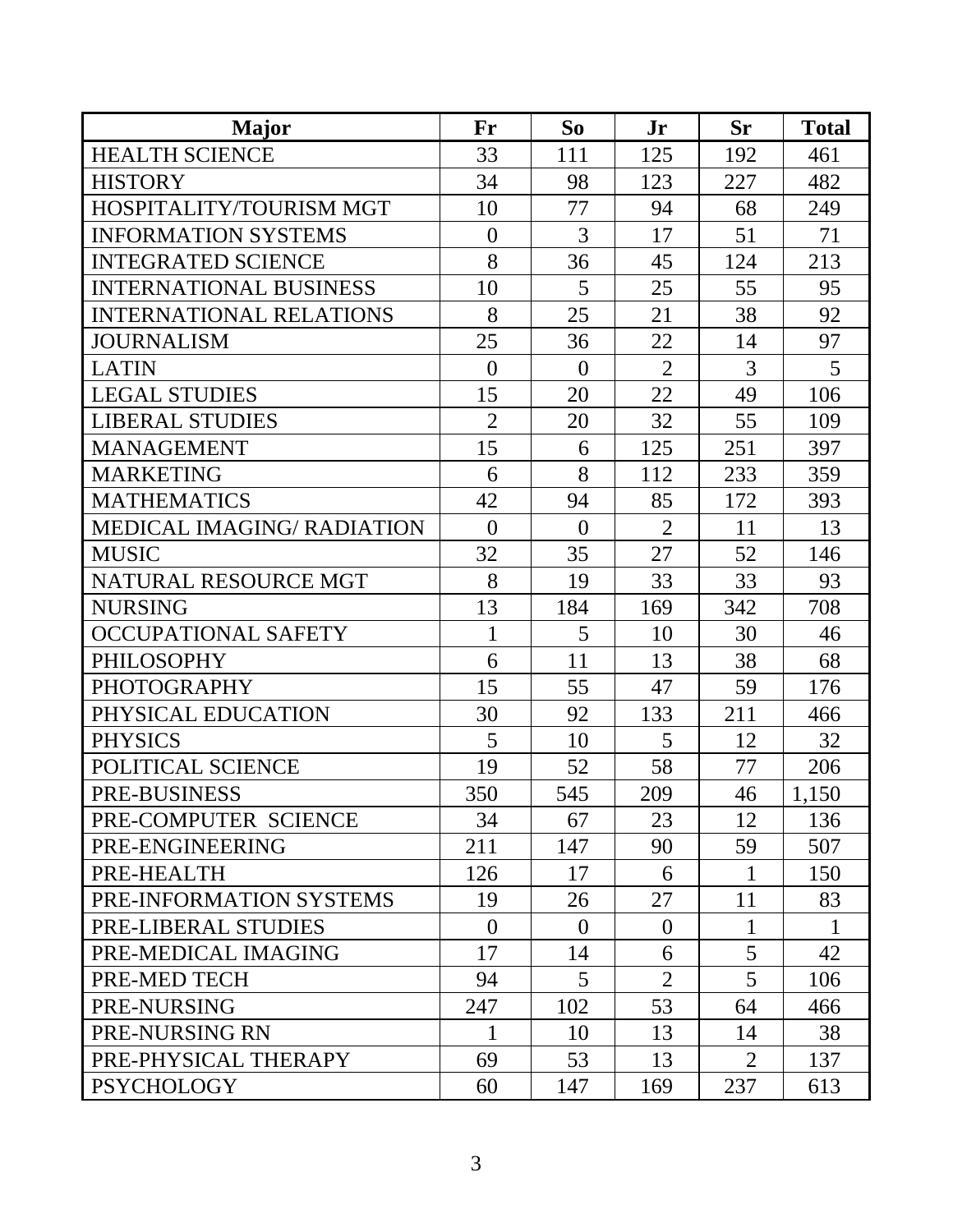| <b>Major</b>                | Fr             | So  | Jr  | <b>Sr</b> | <b>Total</b> |
|-----------------------------|----------------|-----|-----|-----------|--------------|
| PUBLIC ADMINISTRATION       | ⌒              | 14  | 30  | 38        | 84           |
| <b>RUSSIAN STUDIES</b>      | $\theta$       | 4   | 7   | 11        | 22           |
| <b>SOCIAL STUDIES GROUP</b> | 34             | 81  | 120 | 344       | 579          |
| <b>SOCIAL WORK</b>          | 24             | 67  | 77  | 64        | 232          |
| <b>SOCIOLOGY</b>            | 4              | 25  | 50  | 72        | 151          |
| <b>SPANISH</b>              | 31             | 46  | 57  | 96        | 230          |
| SPECIAL ED PSYCHOLOGY       | 30             | 88  | 114 | 230       | 462          |
| <b>STATISTICS</b>           | $\overline{2}$ | 8   | 9   | 10        | 29           |
| <b>THEATRE</b>              | 8              | 22  | 11  | 16        | 57           |
| THERAPEUTIC RECREATION      | 3              | 14  | 22  | 30        | 69           |
| <b>WRITING</b>              | 14             | 30  | 40  | 56        | 140          |
| <b>UNDECLARED</b>           | 1,575          | 689 | 235 | 122       | 2.621        |